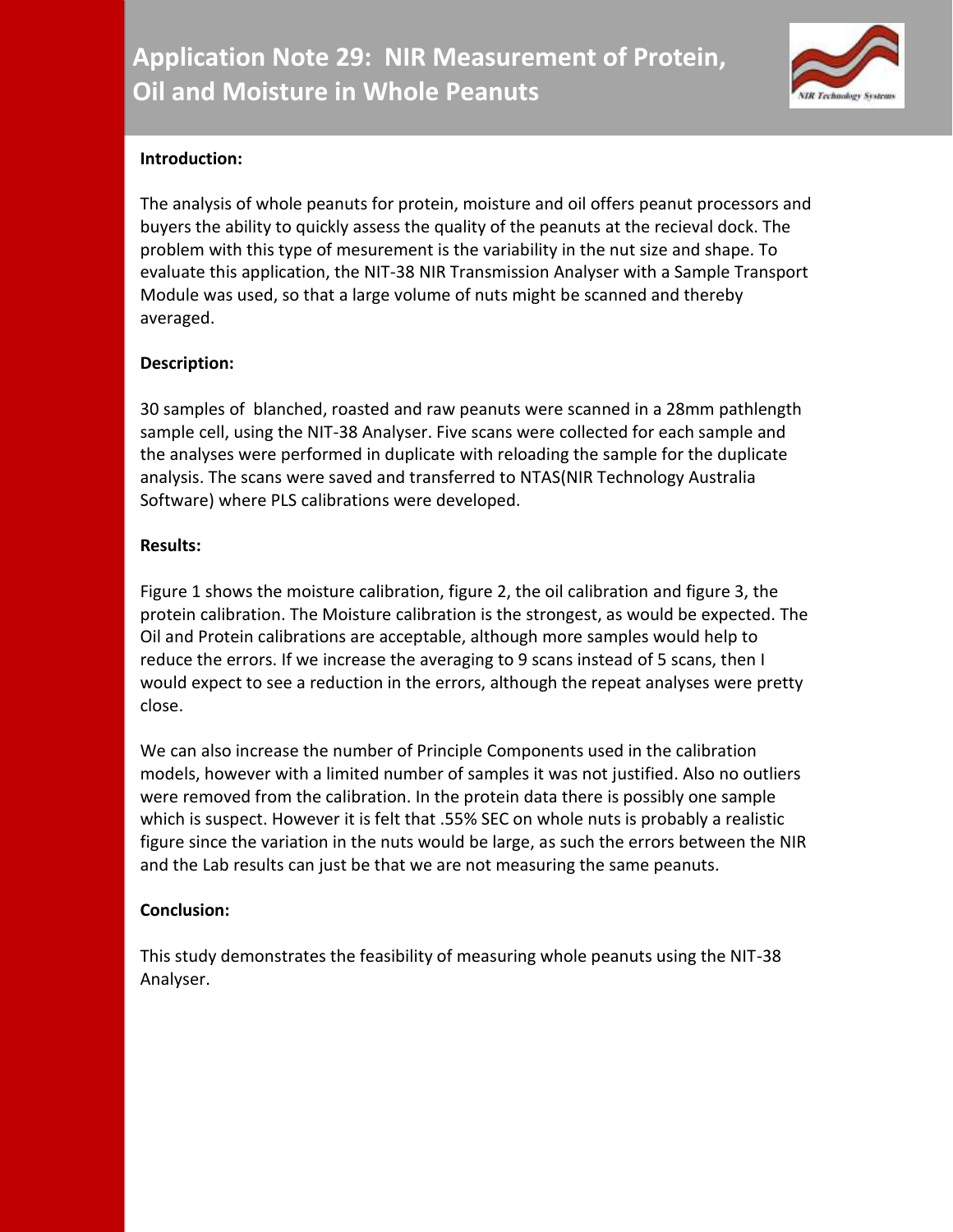

### Moisture Calibration



Oil Calibration